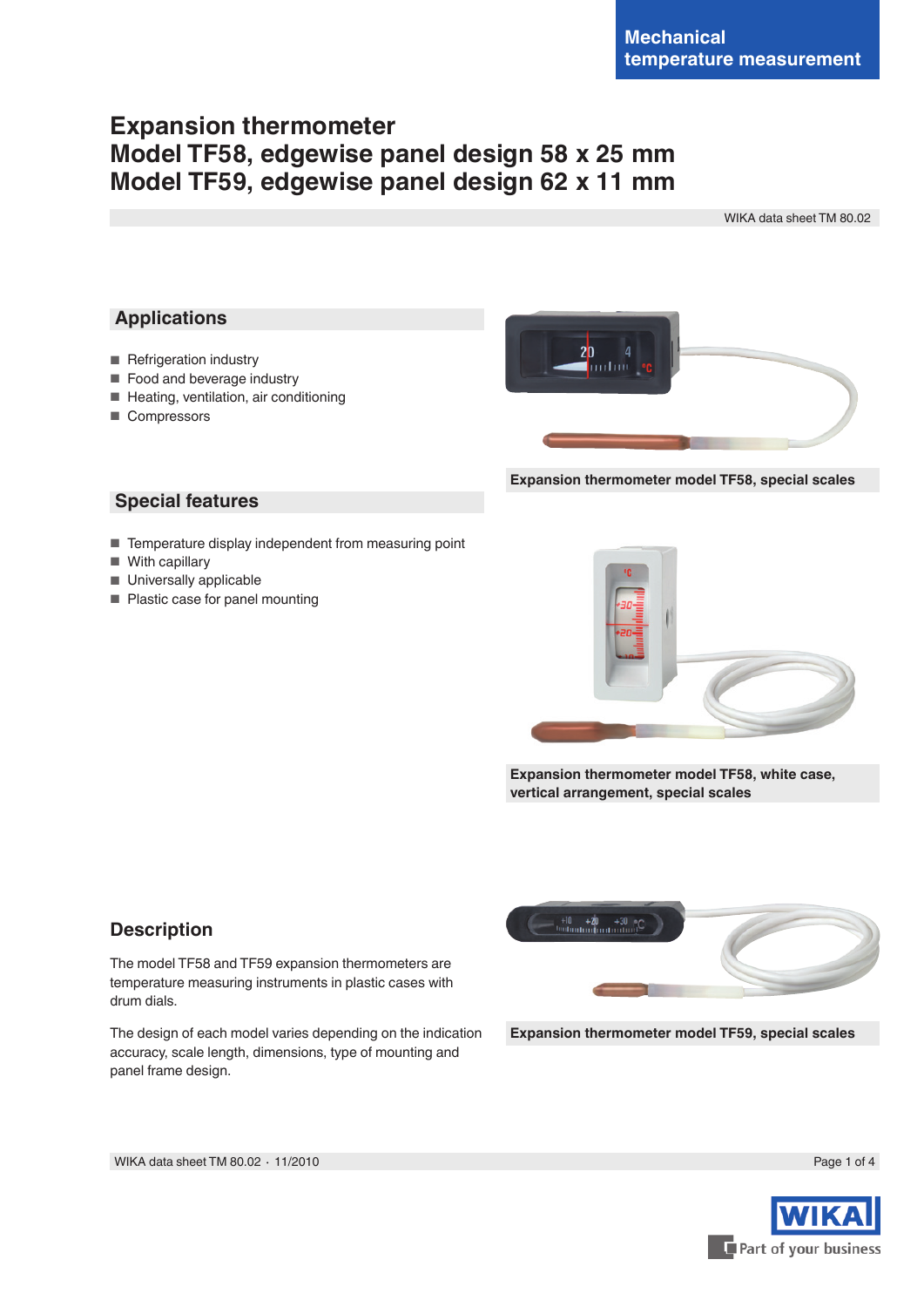## **Standard version**

### **Nominal size**

Model TF58: edgewise panel design 58 x 25 mm Model TF59: edgewise panel design 62 x 11 mm

#### **Accuracy class**

Model TF00-058 KHR: ±3% of measuring range Model TF00-058 KHS: ±4 % of measuring range Model TF01-058 KF:  $\pm 2$  % of measuring range

Model TF00-059 K:  $\pm 2$  % of measuring range Model TF00-059 K45: ±2 % of measuring range Model TF01-059 K:  $\pm 2 \%$  of measuring range Model TF01-059 K45: ±2 % of measuring range

#### **Scale range**

Model TF58: -50…..+250 °C Model TF59: -40…..+200 °C

#### **Operating temperatures**

- $\blacksquare$  Case:  $-20 ... +70 °C$
- Capillary: plastic covered -40 ... +120 °C
	- copper alloy -100 ... +350 °C

#### **Dial**

Plastic, white, black lettering

#### **Scale length**

Model TF00-058 KHR: max. 90 ∢° Model TF00-058 KHS: max. 90 ∢° Model TF01-058 KF: max. 180 ∢° (optional: 240 ∢°)

Model TF00-059 K: max. 180 ∢° (optional: 240 ∢°) Model TF01-059 K: max. 180 ∢° (optional: 240 ∢°) Model TF00-059 K45: max. 180 ∢° Model TF01-059 K45: max. 180 ∢°

**Measuring principle**

Bourdon tube system

## **Capillary length**

max. 5 m

#### **Capillary outlet** back

## **Temperature sensor**

Design of connection SF94

**Case** Plastic (ABS) black Model TF00-058 KHR with panel frame (chrome plated ABS)

**Type of mounting** Panel mounting with spring clips

**Window** Crystal-clear plastic

## **Options**

- Other scale ranges
- Other design of connection of the temperature sensor
- Special scales
- Vertical arrangement
- Certified calibration (TF01-058KF-**E**)
- Case, steel zinc plated
- Case plastic white or grey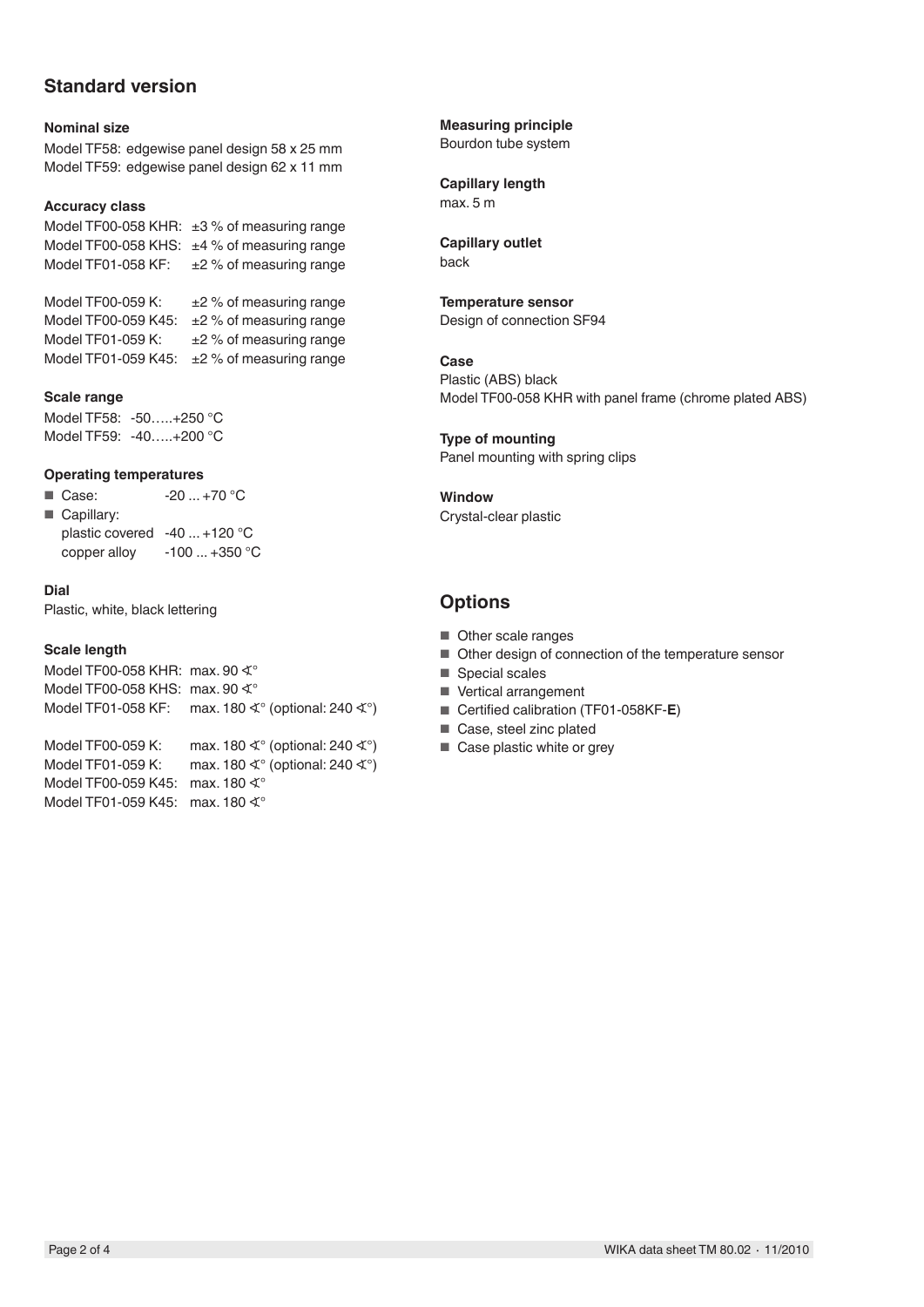## **Dimensions in mm**

## **Model TF00-058KHR Model TF00-058KHS**





## **Options**